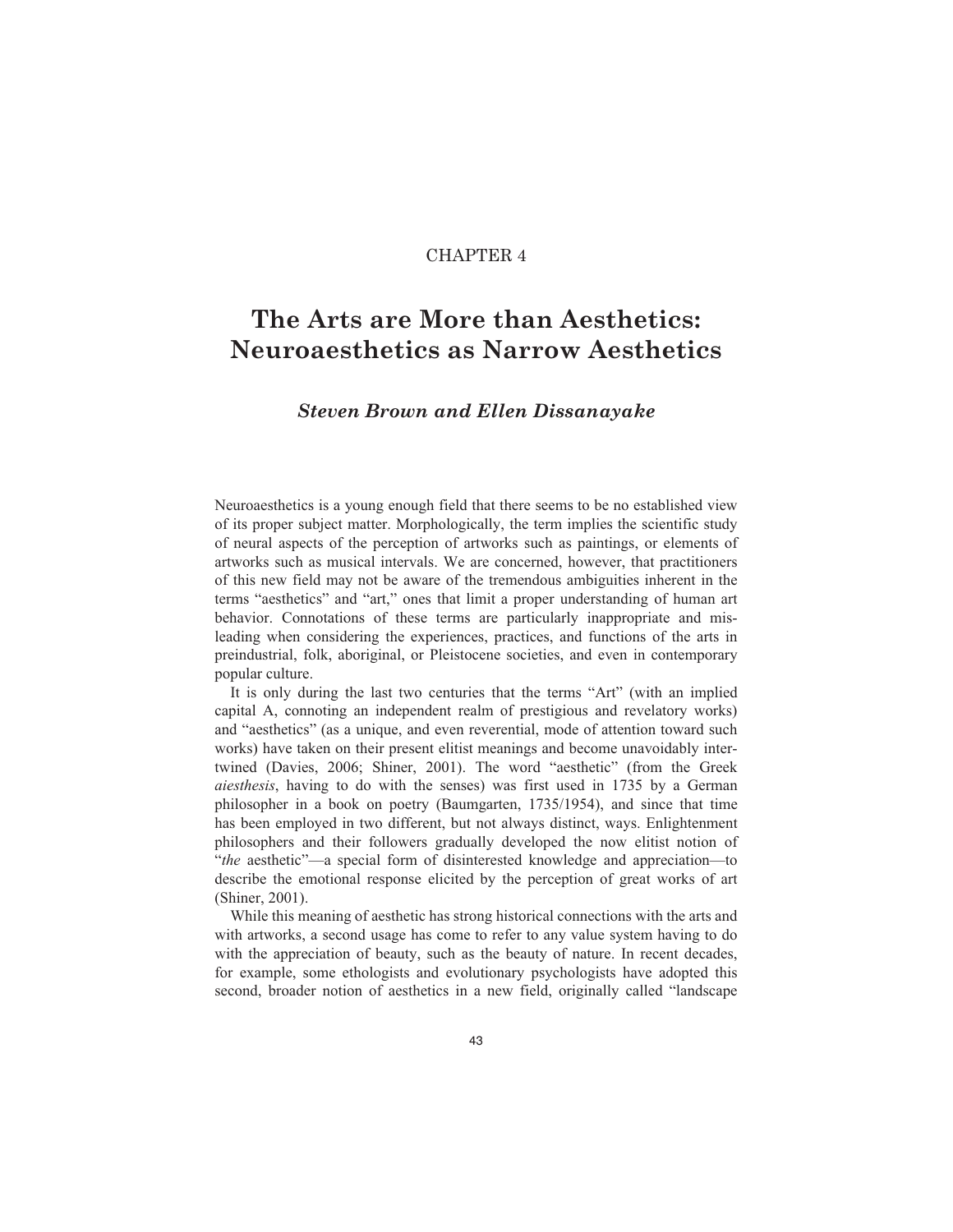aesthetics" (Appleton, 1990; Orians, 2001; Ruso, Renninger, & Atzwanger, 2003) or "Darwinian aesthetics" (Thornhill, 1998), but generally called "evolutionary aesthetics" (Voland & Grammer, 2003) today. Evolutionary aesthetics investigates sensory preferences in animals and humans that promote selective attention and positive emotional responses toward objects in the environment that lead to adaptive decision making and problem solving (Orians, 2001). Objects perceived in this manner are considered to be beautiful (Thornhill, 1998). Following Darwin (1871), who noted that animals (especially birds) seemed to appreciate beauty and who attributed the spectacular colors and patterns of male birds to female choice, some workers in evolutionary aesthetics have proposed that human art arose by sexual selection in a similar manner to the courtship displays performed by male birds to attract females for mating (e.g., Miller, 2000, 2001).

Although workers in evolutionary aesthetics do not overtly adhere to the elitist philosophical connotations of aesthetics, some nevertheless write as though their findings are applicable to an understanding of human responses to art and beauty (e.g., Thornhill, 1998). Judging by the work published thus far under the banner of neuroaesthetics, this field seems to be expressly concerned with art, not least the masterpieces of European visual art and even abstract paintings (e.g., Kawabata & Zeki, 2004; Solso, 1994; Vartanian & Goel, 2004; Zeki, 1999). We suspect that this interest in elite visual art arises from the implicit association of both art and aesthetics with the eighteenth century Eurocentric notions of these concepts.

In this chapter, we suggest that present-day neuroaesthetics is limited in three important respects by a narrow, culture-bound sense of aesthetics/art. First, its aesthetic data—based on sensory percepts and preferences—apply to a much wider range of objects than art objects. Neuroaesthetics, like evolutionary aesthetics and other scientific notions of aesthetics, is predicated on a class of emotions whose biological function is to generate an appraisal of the *properties of objects*. However, aesthetic emotions, seen here as general appraisals of like or dislike, are superordinate: they are critical in all living creatures for assessing a wide variety of objects important for biological survival, as in evolutionary aesthetics, where they include landscapes, food quality, the appearance and behaviors of conspecifics, and so forth. Strictly speaking, it is this broad area—not works of art alone—that defines the domain of neuroaesthetics; a better goal for the field would be to develop a general, superordinate theory of aesthetic responses that applies to all appraised objects rather than one linked to artworks (or landscapes or mates, for that matter). As presently conceived, neuroaesthetics has no way of distinguishing art from nonart. Characterizing the neural responses elicited by viewing a modern abstract painting begs the question that what is being assessed is a response to art. In the next section, we present a view of art as a behavior of "artification," a neologism that allows us to think of art as an activity, in other words as something that people do (to "artify").

Second, the arts themselves deal with a much broader realm of human experience than aesthetic responses or preferences for features. A focus on such responses and preferences, even in individual artworks, reduces the arts to the level of receiver psychology and social functionlessness, as presupposed in many philosophical approaches to the fine arts based on Enlightenment principles. Although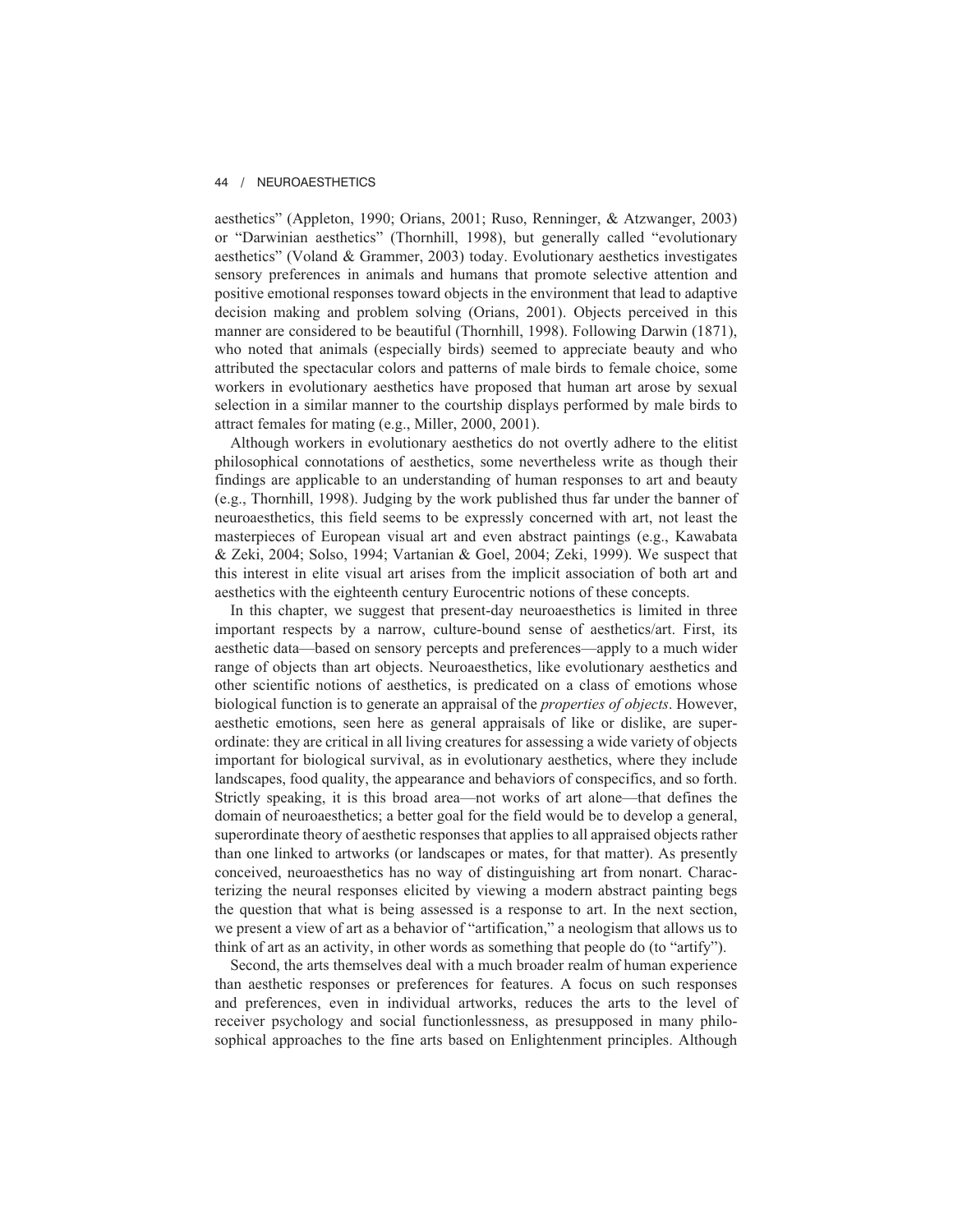complex behaviors such as creating art (like choosing a mate or finding a suitable habitat) include an aesthetic dimension, they are in no way reducible to it, nor is it the most important thing about them. Introducing another neologism, we propose a new field, "neuroartsology," as a comprehensive neuroscientific approach to the arts, which is conceived in the broader framework of art as an evolved behavior.

Third, because aesthetic experience, broadly speaking, concerns the emotional appraisals of objects (be they art objects or otherwise), we find it necessary to ground neuroscientific studies of aesthetic responses where they belong, in a larger theory of emotion. Until recently, biological theories of emotion have been strongly dominated by the "basic emotion" theory (BET), dating back to Darwin (1872). We believe that the BET provides an inadequate basis for the understanding of not only aesthetic responses but of many other emotions that accompany the production and perception of the arts. To take the starkest example (and the one most central to this volume), while there is indeed a basic emotion for the negative-valenced appraisal of disgust, there is no basic emotion corresponding with its positive-valenced counterparts of liking, attraction, ecstasy, and so on. Hence, neuroaesthetics, no less than evolutionary aesthetics, is in need of a richer theory of emotion than the one provided by the BET. In a later section, we discuss the Clore/Ortony theory as one promising alternative, and attempt to relate it to neuroimaging work in the field of emotion.

In summary, neuroaesthetics should not be limited to the arts but should instead focus on all types of aesthetically appraised objects and phenomena; and a proper understanding of the arts does not benefit from a narrow neuroaesthetics of perceptual preferences, but instead requires a neuroartsology that seeks to explain the full array of cognitive, neural, and cultural phenomena involved in the universal behaviors of artification.

# **WHAT IS ART AND WHAT IS IT FOR?**

Although aesthetics is a confused term, the concept of art is, if anything, even more conflicted and contested. And as with the term aesthetics, the modern use of art is derived from the eighteenth century philosophy of fine art and its focus on artworks that were largely created for a wealthy elite, mainly the church and the court. It is therefore burdened with Eurocentric conceptions regarding the practices and meanings of classical/fine art. However, a comprehensive scientific understanding of art must include its manifestations in all human cultures. A foray into the arts of non-Western cultures not only compels us to confront art practices that are removed from the "disinterested" aesthetic practices of Western fine art, but also forces us to consider the arts as behaviors that may have no necessary connection with beauty (Dissanayake, 2007).

When we look at the contexts for the production of the arts in premodern (traditional, aboriginal) societies around the world and throughout time, we find that they are notably practiced in ritual ceremonies (Alcorta & Sosis, 2005; Dissanayake, 1988, 2006). Indeed, ceremonies, whatever else they may be, are collections of arts (conceived of as artified behaviors). Despite wide cultural variability, ritual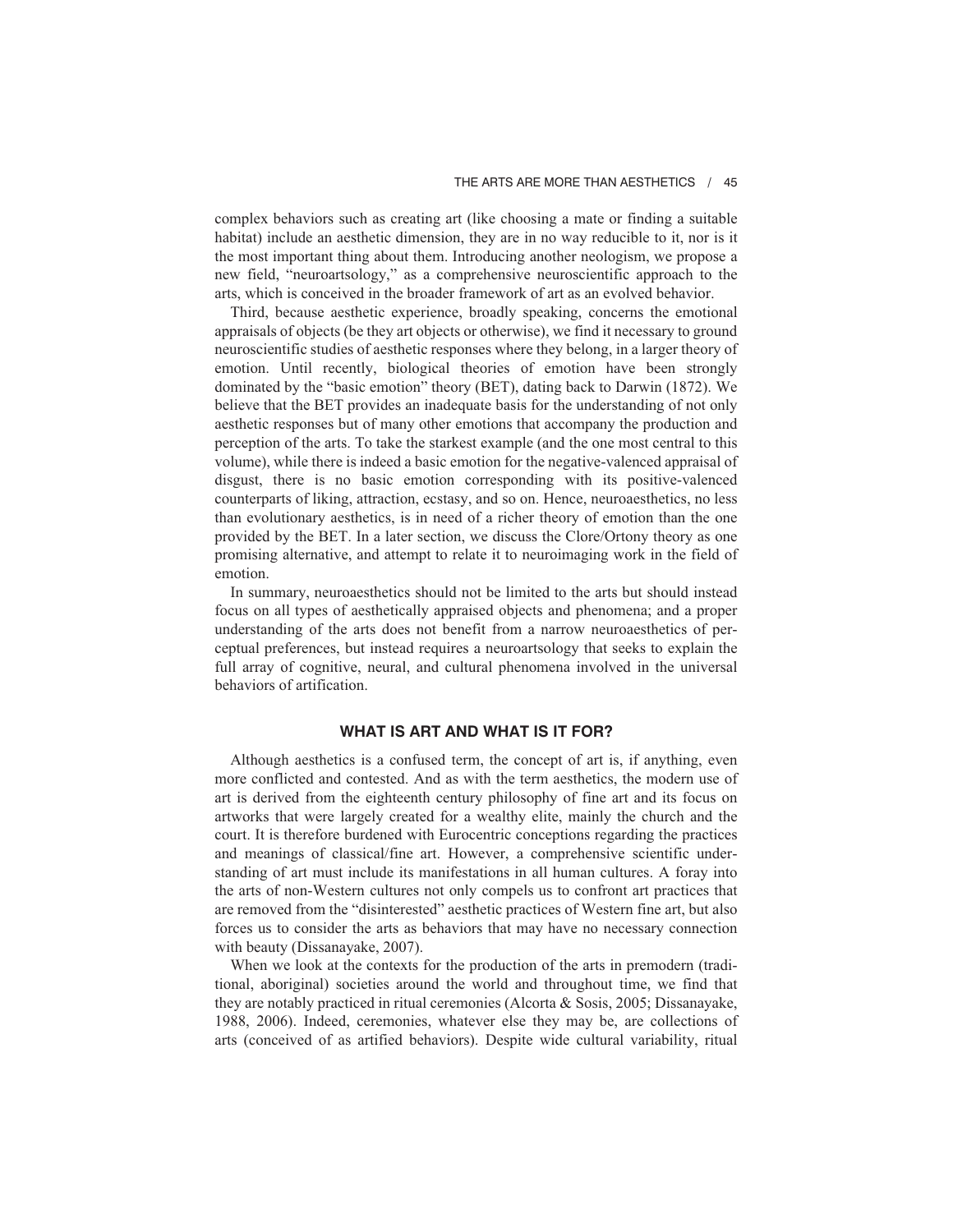ceremonies, as behavioral manifestations of cognitive belief systems about the way the world works (Alcorta & Sosis, 2005), have some common characteristics. They are *performed at times of perceived uncertainty*, when individuals and groups wish to influence the outcomes of circumstances that they perceive as vital to their livelihood and survival (Dissanayake 1992, in press; Rappaport, 1999; Turner, 1969). They are typically *multimodal*, combining singing, instrument playing, dancing, literary language, dramatic spectacle, and the decoration of bodies, surroundings, and paraphernalia. In addition, they are typically *participative*: even when an audience observes specialists performing, they join in by clapping, moving, shouting, singing, and so forth. As John Chernoff, a scholar of West African drumming, has observed: "the most fundamental aesthetic in Africa is that without participation, there is no meaning" (Chernoff, 1979, p. 23).

The arts in ceremonial contexts provide a multitude of critical social functions for cultures small and large, including historiographic functions related to a society's ancestry and identity; discursive functions related to the justification and feasibility of planned endeavors; functions related to the marking of time (e.g., calendrical rituals [harvests], life-cycle rituals [weddings, funerals, births]); communication with deities; relief of anxiety and stress; social coordination, to name but a few. A major purpose of arts activities is to foster cooperation in support of collective endeavors, such as hunting, foraging, resisting enemies, building infrastructure, and the like. The arts are also the major means of maintaining social harmony and ameliorating conflicts within groups. The group benefits of the arts across cultures are strong and widespread. Reducing the arts' adaptive function to individual sexual display, as sexual selectionists have proposed (Miller, 2000), makes the arts into a completely competitive enterprise, when there is an abundance of evidence to suggest that the arts do precisely the opposite, foster cooperation and obviate individual competitiveness. Hence, while we acknowledge the existence of sexual display in the context of arts-suffused rituals, we reject a reduction of the arts to sexual display. In fact, if a connection is indeed to be found here, it is more likely that sexual display is a secondary offshoot of the group-assembly aspect of ceremonial rituals rather than the reverse (Brown, 2000). Once the group comes together for the business of collective survival, there can be opportunities for sexual display within such a context.

We suggest that it is profitable to consider the arts not as objects (paintings, songs), qualities of objects (beauty, consonance), cues to sensory-cognitive preferences, or passive registrations of sensory/cognitive stimuli, but as behaviors of artification—things that people do. Over several decades, one of us [ED] has gradually refined such a concept (Dissanayake, 1988, 1992, 2000, in press). Artification (originally called "making special") refers to the universally observed penchant of human individuals (and groups) to "make ordinary reality extraordinary" (Dissanayake, 1992, p. 49).

An understanding of artification and its manifestations in human ritual practices is made clearer by an application of the ethological concept of "ritualization," as developed in the study of other animals (Tinbergen, 1952). Briefly, ritualized behaviors are communicative displays that take ordinary, unremarkable behaviors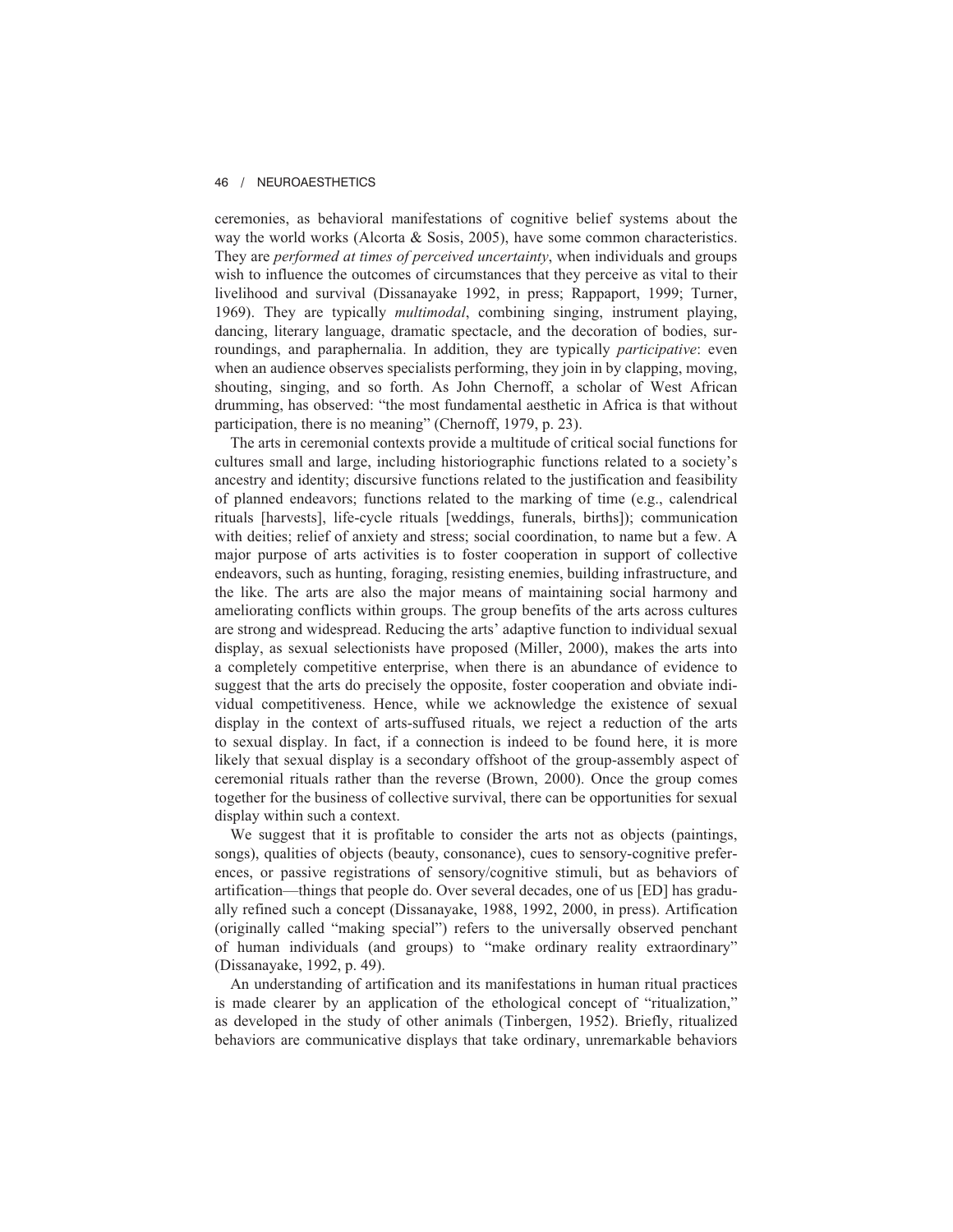drawn from everyday life (e.g., preening, nest building, pecking for food) and use them in an altered manner and novel context in order to communicate something entirely different from their original source. Ethologists have described the alterations that occur during ritualization in both animals and humans (Eibl-Eibesfeldt, 1989, pp. 439-440), and have shown that, compared with the precursor behavior, the ritualized version becomes (a) *simplified*: it is formalized, stereotyped, or patterned; (b) *repeated*, often with a "typical intensity" or regularity of pace that departs from desultory performance of ordinary actions; (c) *exaggerated*; and (d) *elaborated*, sometimes with (e) *manipulation of expectation*. These alterations or operations serve to attract attention to and sustain interest in the new message, which is often concerned with aggression or courtship.

The human behavior of artification, like ritualization, uses operations such as formalization, repetition, exaggeration, and elaboration performed on components of ordinary behaviors to make them notable and extraordinary. In the most elementary sense, ordinary body movements, when artified (or stylized) through formalization, repetition, elaboration, and exaggeration, become "dance," ordinary language is made poetic or literary, and ordinary materials (bodies, artifacts, surroundings) are rendered extraordinary with paint, carving, and accoutrements of countless kinds. More broadly, a dance in a traditional culture becomes further enhanced as a narrative reenactment of historical (mythical) events. Artified behaviors, like ritualized behaviors, attract attention, sustain interest, and shape emotion. Indeed, while not themselves art, the preferences investigated by evolutionary aesthetics and neuroaesthetics are often themselves artified or used in artifications, as when appealing colors or shapes emphasize or enhance an important object, event, or message.

Lest artification be seen exclusively in terms of its ability to stimulate aesthetic responses, we point out that the result of such an activity has an important *cognitive* consequence, mainly to generate a new signification for something compared with its ordinary meaning or use. For example, ornamentation of objects like weapons or vessels is a way of giving them special power: the placement of a crucifix in a new church is a way of sanctifying and protecting it, and the utterance of special texts like prayers or incantations is a way of making contact with remote deities. Hence, the emphases that underlie the "alterations" of artification involve not only changes in context or performance properties such as repetition and exaggeration but include cognitive changes in the signification and function of an object or event. Arts behaviors are among the most important mechanisms that link ritual practices with cognitive belief systems (Alcorta & Sosis, 2005).

Interestingly, human infants are born with predispositions to respond to the operations of ritualization (or artification) on the vocalizations, facial expressions, and head/body movements of adult caretakers. In the universal dyadic behavior of "baby talk," adults spontaneously (that is, without being taught) simplify, repeat, elaborate, and exaggerate their utterances, expressions, and kinetic movements, thereby attracting infant attention and sustaining their interest. Adults temporally coordinate these signals with infant responses, as evidenced by studies that show that, by eight weeks, infants expect contingent responses from their adult partners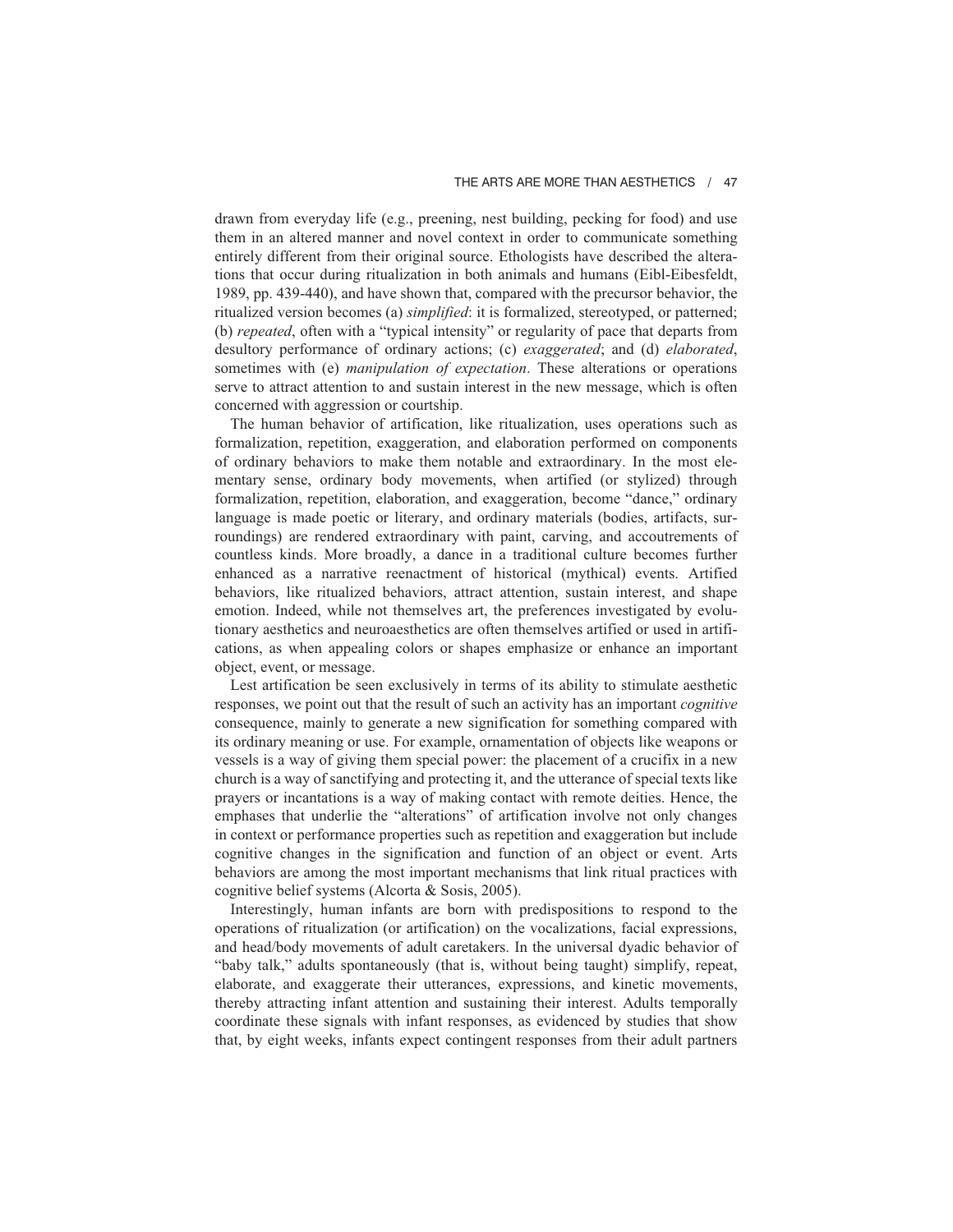(Murray & Trevarthen, 1985; Nadel, Carchon, Kervella, Marcelli, & Réserbet-Plantey, 1999).

Such coordinated, dyadic behavior is hypothesized by Dissanayake (2000; in press) to have originated as a behavioral adaptation that addressed the "obstetric dilemma" of two million years ago when the anatomical trend toward a narrowed pelvis in fully bipedal *Homo erectus* conflicted at childbirth with a concomitant anatomical trend toward enlarged brains and skulls. Among other adaptations (e.g., separable pubic symphysis in females at parturition, compressible infant skull, extensive postnatal brain growth), the gestation period was significantly reduced (Falk, 1998; Gould, 1977; Portmann, 1941), resulting in helpless infants dependent on their caretakers for years, rather than weeks or months as in other primates. A mother's simplification, repetition, elaboration, and exaggeration of affinitive communicative behaviors (e.g., smiling, open eyes, eyebrow flash, head bob, head nod, soft undulant vocalization, touching, patting, kissing) served to reinforce affinitive neural networks in her own brain and, when performed on a shared temporal basis, also set up a means of neural coordination of behavior and of matching of affective change between the pair (Beebe, Lachmann, & Jaffe, 1997; Trevarthen, 1979). Mother-infant interaction would seem to operate like a ritualized behavior, where signals from one context (affinitive, prosocial behaviors, observable in human adults and other primates) are altered and come to mean something different or, in this case, foster an adaptive mutual emotional bond. Dissanayake (2000; in press) suggests that human sensitivity to and competence for the operations of artification originated phylogenetically in evolved interactions between ancestral mothers and their immature infants.

# **A THEORY OF EMOTION**

We have argued that the concept of aesthetics, unencumbered by its Eurocentric conflation with art, applies to a wide array of objects (as in evolutionary aesthetics), and that a neural theory of the arts requires much more than a neuroaesthetic analysis of sensory preferences for art objects. An understanding of the proper connection between neuroaesthetics and the arts requires not only a functional analysis of the behaviors comprised in the arts but, equally importantly, a grounding of aesthetic responses in a theory of human emotion.

We understand emotions as being responses to events or objects in the environment, driven by appraisals of goodness or badness. They are strongly tied to goaldriven motivational states important for survival, as related to feeding, self-defense, mating, migration, and so forth. The concept of emotion requires three critical facets: valence, intensity, and focus. Valence refers to the fact that the vast majority of emotions fall binarily into the categories of positive and negative (Ortony  $\&$ Turner, 1990). In other words, most emotional appraisals are experienced as either "good for me" or "bad for me." In contrast to this discrete division, emotions vary in intensity along a graded scale from weak to strong. Frustration and gladness are low-intensity emotions compared with highly intense counterparts like rage and ecstasy. Synthetic schemas that unite valence and intensity include the "circumplex"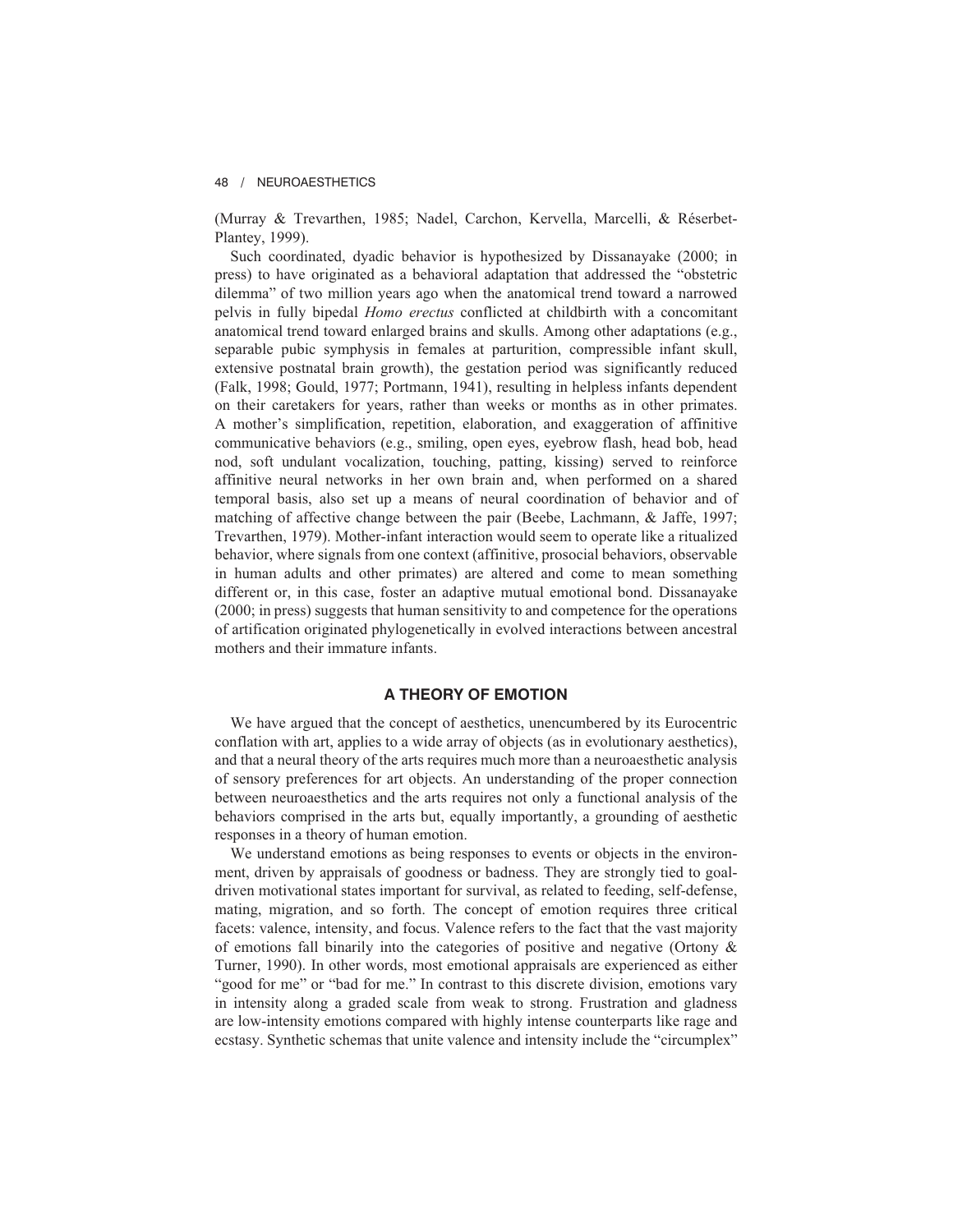## THE ARTS ARE MORE THAN AESTHETICS / 49

or "pleasure-arousal" model, in which valence (pleasure) and intensity (arousal) are seen as orthogonal dimensions on a two-dimensional plot (Reisenzein, 1994).

While significant, such schemes still lack a third critical ingredient in the psychology of emotion, namely focus. The most universally accepted scheme for focus is the Basic Emotion Theory (BET), first suggested by Darwin (1872) but elaborated in the twentieth century by Ekman and colleagues (Ekman, 1992, 1999). The BET scheme comprises some 5 to 8 discrete emotion types that are shown to have strong biological underpinnings, both by the unique facial expressions that accompany them and by their universal expression across cultures. The BET has been a major driving force for neuroimaging work on emotion and, not surprisingly, the major emotions analyzed in neuroimaging studies (mostly fear) are components of the BET scheme (Hennelotter & Schroeder, 2006). Of these basic emotions, only disgust can be categorized as an aesthetic emotion although there are clearly nonaesthetic meanings of disgust in addition to aesthetic ones.

To our way of thinking, the BET greatly underrepresents the number of human emotions as well as the richness of human emotional life. Psychologists who have cataloged human emotions find there to be literally hundreds of emotions, not merely a handful (see Clore, 1994). We are sympathetic to the criticisms of the BET put forth by Clore, Ortony, and others (e.g., Ortony & Turner, 1990), and find that their perspective on emotional focus provides a more promising way of understanding the complexities of human emotion than the BET.

In the Clore/Ortony scheme (Clore, 1994; Clore & Ortony, 2000), emotions are categorized with regard to three foci: outcomes, objects, or agency. To these, we add a fourth category, what we call the "social interaction" focus.

1) *Outcomes*. The first category deals with valenced reactions to the *consequences of outcomes.* These are the *motivational* emotions, spanning the range from happiness (being pleased with an outcome) to sadness (being displeased with an outcome). Joy is a positive outcome-emotion, one that has a higher intensity than happiness, while grief and sadness are analogous negative-valence emotions.

2) *Objects*. The second category deals with valenced reactions to the *aspects of objects and events.* Importantly for this volume, *it is this category that comprises the aesthetic emotions*, spanning the range from liking/attraction to disliking/disgust. This is also the category that is invoked when people discuss preferences and taste. Hence, feelings of aesthetic attraction, whether for a face, a food item, a melody, or a building, fall into this category, as do negative-valenced counterparts such as hate and disgust. Regarding neuroaesthetics, it is telling that the basic emotion theory does not contain a positive-valenced aesthetic term (e.g., attraction, liking, love), only the negative-valenced emotion of disgust.

3) *Agency*. The third category of emotion involves valenced reactions to the *actions of agents,* and includes the spectrum from approval to disapproval. This category comprises a large part of what people think of as *moral* emotions (judgments of the appropriateness of behavior), including assessments of praiseworthiness or shamefulness. Interestingly, the negative-valenced basic emotion of disgust sits in two focus categories. On the one hand, disgust can be an aesthetic assessment of the properties of an object (e.g., of feces, spoiled food), but on the other, it can be a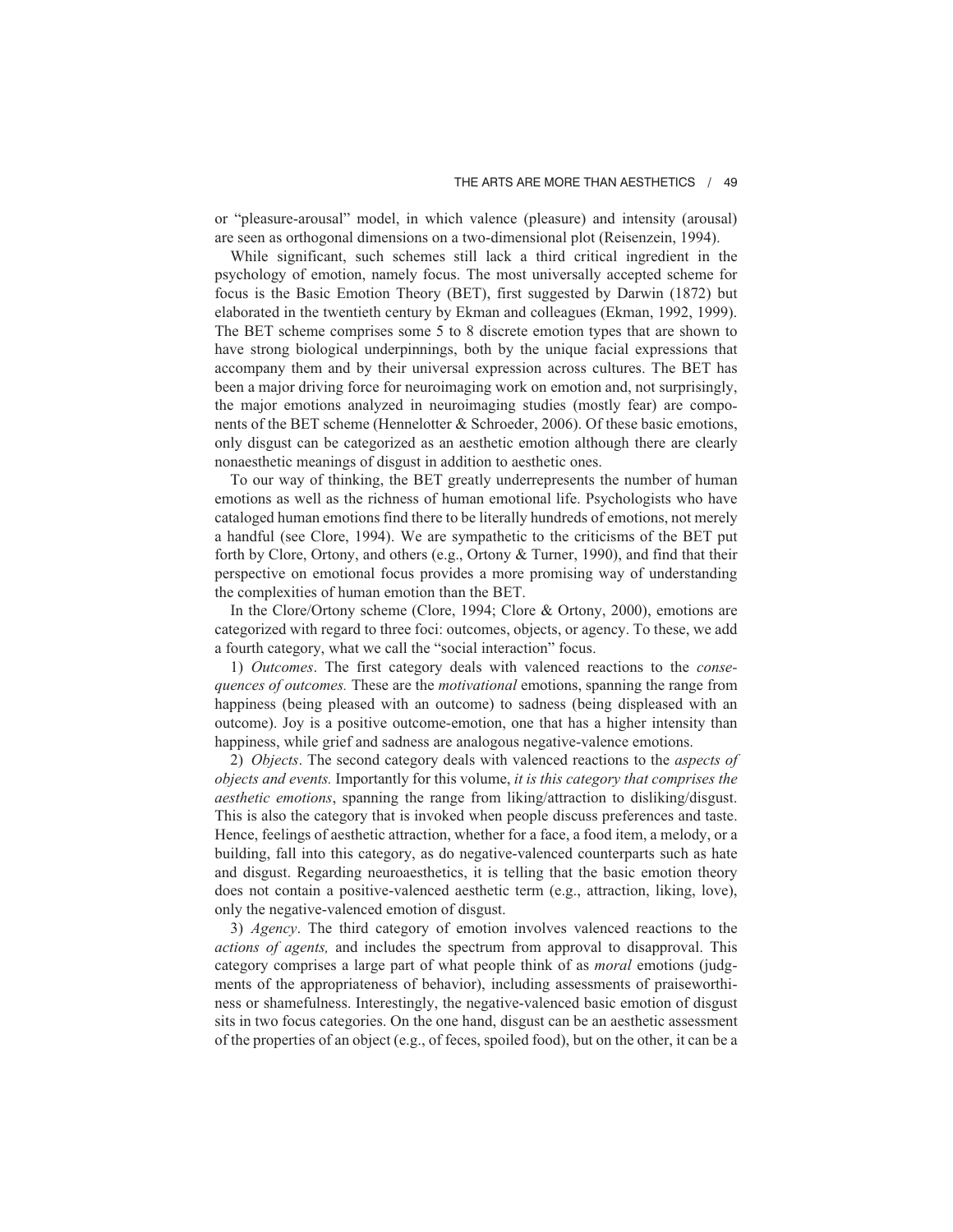moral assessment of the actions of an agent (e.g., of a politician, boss, or store clerk). Hence, a scheme such as that proposed by Clore and Ortony permits an appreciation of the "multifocus" nature of emotion terms in a way that the BET simply cannot.

4) *Social interaction*. The fourth category of focus, which we offer here as a refinement of the Clore/Ortony scheme, involves valenced reactions to social interactions with other people. While similar to the moral emotions discussed under agency, these emotions go beyond simple appraisals of agency, and can probably be best encapsulated by the comfort/discomfort emotional spectrum. Do we feel that people are on our side or against us? Are they supporting our goals or thwarting them? When our ego feels threatened by someone whom we perceive as being better or more competent than ourselves, it is this fourth category that is experienced. On the positive side, this involves emotions like love, trust, and affiliation that are so central to the experience of the arts. These are rewarding emotions that are not aesthetic in nature but that definitely reinforce aesthetic assessments. We will talk more below about the interplay between attraction (an aesthetic emotion) and affiliation (a social-interaction emotion). On the negative side is a basic emotion which, like disgust, has complex multifocus connotations, namely fear. Fear is an "outcome" emotion related to predictions of negative consequences for future events (e.g., stage fright related to a class presentation), but fear is also a strong socialinteraction emotion related to a perception of people's intent to thwart our goals or hurt us (i.e., being afraid of someone).

Beyond these four general foci of emotion, there is an important interplay among emotions of a similar valence that tend to act in a mutually reinforcing manner. We propose that there is a union of emotions that vary in focus but are similar in valence. For example, people tend to evaluate as morally good those things that they think of as aesthetically beautiful, and as bad those things they assess as ugly. Hence, in mythology, the wicked witch is ugly and the good prince is handsome. In numerous premodern societies (e.g., Basongye, Dinka, Igbo, Javanese, Lega, Senufo, Temne, Wahgi, among many others), the good (refined, wholesome) and the beautiful are conceptually inseparable (Dissanayake, 1992; van Damme, 1996). Socially, we assess as morally good those people who support our goals and around whom we feel comfortable. We tend to find them attractive (if not immediately, at least over time). So, aesthetic and moral evaluations of a given object tend to be parallel (Brown & Volgsten, 2006). Situations where they fail to be so tend to cause feelings of cognitive dissonance; we are confused if the ugly witch is benevolent or the handsome prince is evil. In sum, we tend to make parallel appraisals of multiple aspects of objects or situations, and these appraisals tend to be mutually reinforcing along the lines of valence.

To summarize, an understanding of aesthetics must be rooted in a theory of human emotion, which includes the dimensions of valence, intensity, and focus. The "basic emotion" theory lacks sufficient theoretical sophistication for an accurate understanding of focus. We believe that the Clore/Ortony theory is a richer view of emotion. Of the four foci of emotion that we discussed, "aspects of objects" is the one most directly related to aesthetic emotions. However, our plea is to look beyond aesthetic emotions and recognize the complex network of emotions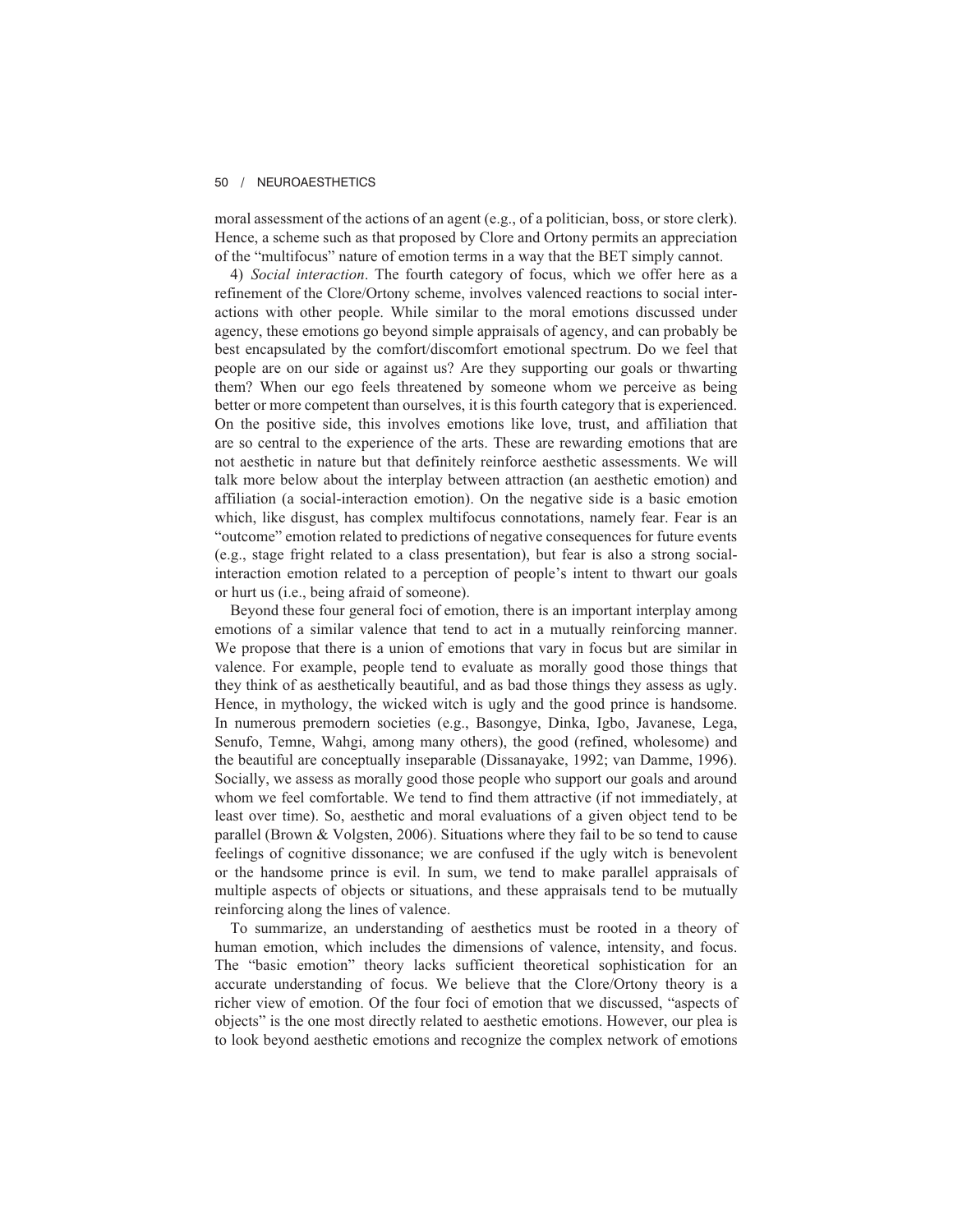involved in the arts, not least the interactions between aesthetic emotions and other socially important emotions.

# **ORBITOFRONTAL CORTEX AND THE APPRAISAL OF VALENCE**

As just discussed, emotions are based on a valenced appraisal of an object or event, that is, an assessment of the goodness or badness of something in terms of individual goal attainment. The appraisal process is in many ways a comparison between "exteroceptive" perception—the perception of things occurring in the external world around us—and "interoceptive" perception—a reporting of the status of our internal environment as related to the functional state of our organs vis-à-vis physical and emotional needs. There are "visceral afferent" systems that report on the state of our homeostatic mechanisms, such as the need for food, warmth, or sleep. When we perform a goal-directed behavior, a comparison is made between our intended goal and the current visceral state. We make judgments of the outcomes based on whether they promote our goals (positive valence, rewarding) or oppose them (negative valence, aversive). Hence, when we perceive things around us in the context of goal-directed behavior, parallel sensory signals arrive from exteroceptors and interoceptors, and they must be compared. An "appraisal of valence" system makes an assessment of the compatibility between exteroceptive inputs and interoceptive inputs. Based on this comparison, an emotion of positive or negative valence, and of a given intensity, is registered.

In thinking about brain centers for the four foci of emotion previously mentioned, it is interesting to consider the paralimbic cortex of the orbitofrontal cortex (OFC, mainly human Brodmann area 11, but also including anteroventral portions of the cingulate cortex) as a promising candidate for a multifocus and multimodal brain area dealing with the appraisal of valence (Rolls, 2004). This is one of the few brain areas that shows consistent responsiveness to objects of both positive and negative valence. Interestingly, the orbitofrontal cortex is perhaps primarily a higher-level sensory cortex for smell and taste, serving as a secondary olfactory and gustatory cortex (Rolls, 2005). This, in and of itself, may indicate something significant about the origins of aesthetics in the appraisal of food sources (and perhaps conspecifics as well via odor and taste mechanisms).

Neuroimaging studies of aesthetic emotions, especially those of positive valence, have demonstrated activations in the orbitofrontal cortex in response to a wide diversity of rewarding stimuli, including music (Blood & Zatorre, 2001; Blood, Zatorre, Bermudez, & Evans, 1999; Brown, Martinez, & Parsons, 2004), paintings (Kawabata & Zeki, 2004), faces (Aharon, Etcoff, Ariely, Chabris, O'Connor, & Breiter, 2001; Nakamura et al., 1998; O'Doherty, Winston, Critchley, Perrett, Burt, & Dolan, 2003), odors (Anderson et al., 2003), tastes (Small, Gregory, Mak, Gitelman, Mesulam, & Parrish, 2003), and touches (Francis et al., 1999). Hence, there is ample evidence of multisensory processing within the context of a given emotional focus (namely, aesthetic appraisals of objects and events). Beyond such multisensory processing is crossmodal processing. For example, the conjunction of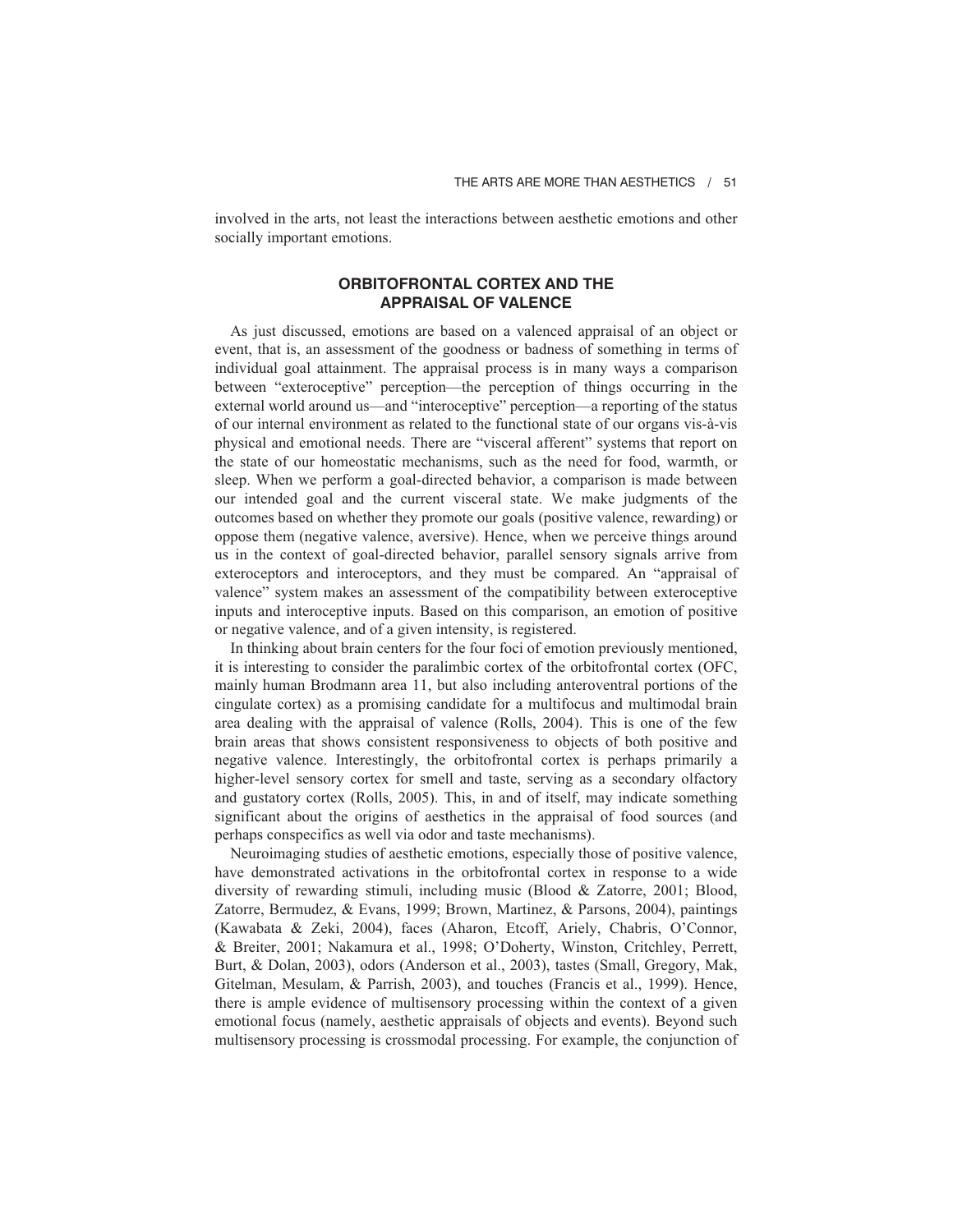olfaction and gustation within neurons of the OFC is thought to mediate the higher-order sensation of flavor (Rolls, 2005). Cross-modal associations are present even in very young infants and include visual, kinetic, and vocal associations (Schore, 1994).

Other brain areas that have been implicated in emotional processing show more valence specificity than the OFC. For example, positive emotions are associated with areas like the ventral striatum (nucleus accumbens), ventral tegmental area, periaqueductal gray, and their associated dopaminergic and opiate neurotransmitter systems (Burgdorf & Panksepp, 2006). Negative emotions are associated with areas like the amygdala and anterior/ventral insula. So, the orbitofrontal cortex is perhaps the best candidate for a superordinate emotion area that spans both valence and focus. It is also one of the cortical receiving areas for visceral afferents, which thus provides clues regarding the mechanism by which it can make an appraisal of valence. By mediating a comparison between exteroceptive information from all the sensory pathways (via their "what" or object-recognition pathways) and interoceptive information from the organ systems, the orbitofrontal cortex is in a good position to generate an assessment of "good for me" vs. "bad for me" and hence assign valence to the emotional appraisal of a stimulus. In addition, the OFC is a paralimbic area that is closely connected with mnemonic areas like the parahippocampal gyrus and hippocampus, thus modulating the memorability of stimuli. It also projects extensively to subcortical motivation-emotion integration centers, especially in the right hemisphere (Tucker, 1992). The importance of the OFC for the appreciation of art objects like symphonies and sculptures may derive evolutionarily from the function of this part of the cortex in making appraisals of the olfactory and gustatory properties of food sources and perhaps conspecifics as well. The OFC is also important for affiliative interactions, which is the topic of the next section.

### **AFFILIATION vs. ATTRACTION**

Both musical anthropologists and popular music theorists agree that Western thinking about the arts is based on an *objectification* of artworks (see also cultural theorist Shiner, 2001). Art genres are seen to be composed of collections of discrete "artworks" (e.g., books, symphonies, ballets) having individual authorship (Stockfelt, 2006). Because aesthetic emotions are those that relate to the properties of objects, it is perhaps natural to reduce the arts to the appraisal of objects, namely, aesthetic responses. However, as described above, we believe that a theory of the arts based exclusively on the properties of objects is inadequate. Having described the four foci of emotions in our modification of the Clore/Ortony theory, we feel it important to emphasize that the efficacy of the arts in terms of human behavior is dependent upon the production and perception of *all types* of emotions and not just object-based aesthetic emotions. We suggest that one of the most significant (and understudied) emotions that drives the arts is social affiliation, an emotion of strong reward value. This is tied in with our view that one of the most important functions of the arts is to create and reinforce a sense of social unity so as to promote cooperation and cohesion within social groups. In fact, affiliative interactions are the very basis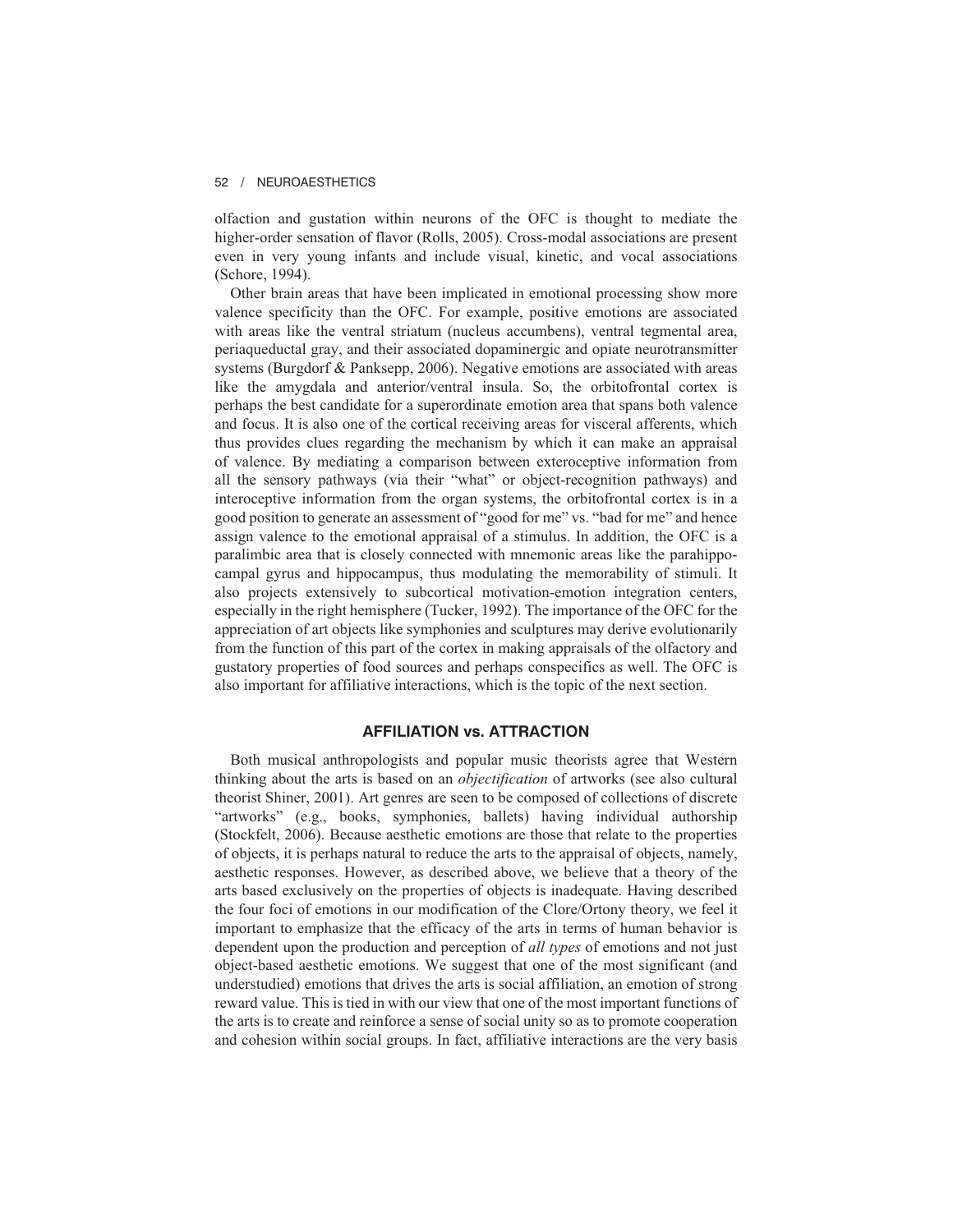for group formation, including family units and friendships. There is a strong developmental basis for this, as ritualized affinitive signals exchanged between mothers and infants in baby talk attune infants' cognitive and affective capacities in ways that provide a foundation for the skills at work in later production and perception of the arts (Miall & Dissanayake, 2003). While affiliation sits in our category of social-interaction emotions, it is highly tied in with moral emotions about the appropriateness of social actions and with motivational emotions about their goals and consequences. And as per our discussion of emotion above, all of these different emotion types should be mutually reinforcing. Hence, object-based aesthetic emotions are part of a suite of responses that includes the rewarding emotions of affiliation, anticipation, and moral righteousness.

There is a small amount of neuroimaging literature devoted to affiliation, including maternal love and romantic love. It is telling that the experience of affiliative emotions activates the orbitofrontal cortex as well as other reward centers of the brain such as the periaqueductal gray (Bartels & Zeki, 2004; Carter et al., 1999; Miller & Rodgers, 2001; Nitschke, Nelson, Rusch, Fox, Oakes, & Davidson, 2004). This latter area contains a high concentration of receptors for vasopressin and oxytocin—both of which are implicated in the experience of affiliation in animals (Nelson & Panksepp, 1998; Young & Wang, 2004; see also papers in Pedersen, Caldwell, Jirikowski, & Insel, 1992)—and projects to the orbitofrontal cortex. This finding is consistent with our claim above that the orbitofrontal cortex transcends the focus of emotion, and that interactions between emotions of more than one focus may come together in this brain area, thus providing a biological explanation for why the wicked witch should be ugly or the good prince should be handsome. We can speculate that the functional properties of the orbitofrontal cortex provide important insight into the human affinity toward multimodal processing so central to ritualized behaviors, extending from mother-infant interaction all the way to the artifications of groupwide ceremonies. Additionally, the contribution of oxytocin to stress reduction supports an argument that some social participation in the arts, in addition to other functions, may relieve individual anxiety (Dissanayake, 2007; Üvnas-Moberg, 1999).

The bottom line for us is that the arts provide a marriage of the four emotional foci of outcome, object, agency, and social interaction. It is misleading and reductionist to relegate the arts to a narrow domain of aesthetics only. It does not do justice to either the arts or the richness of the emotions that accompany them. Activities like music making and dance in small-scale cultures are consummate ways of eliciting the organismic properties of a group and ultimately solidifying the sense of common cause that is so important for group actions, not least costly ones like hunting or warfare. Aesthetic approaches to the arts focus on objects rather than behaviors and therefore neglect most of the functional consequences of the arts.

# **NEUROARTSOLOGY, NOT NEUROAESTHETICS**

Although we appreciate the pitfalls in proposing neologisms, we believe that a deep understanding of the evolution and neuroscience of the arts will only come about from a "neuroartsology" and not a neuroaesthetics. To the extent that aesthetic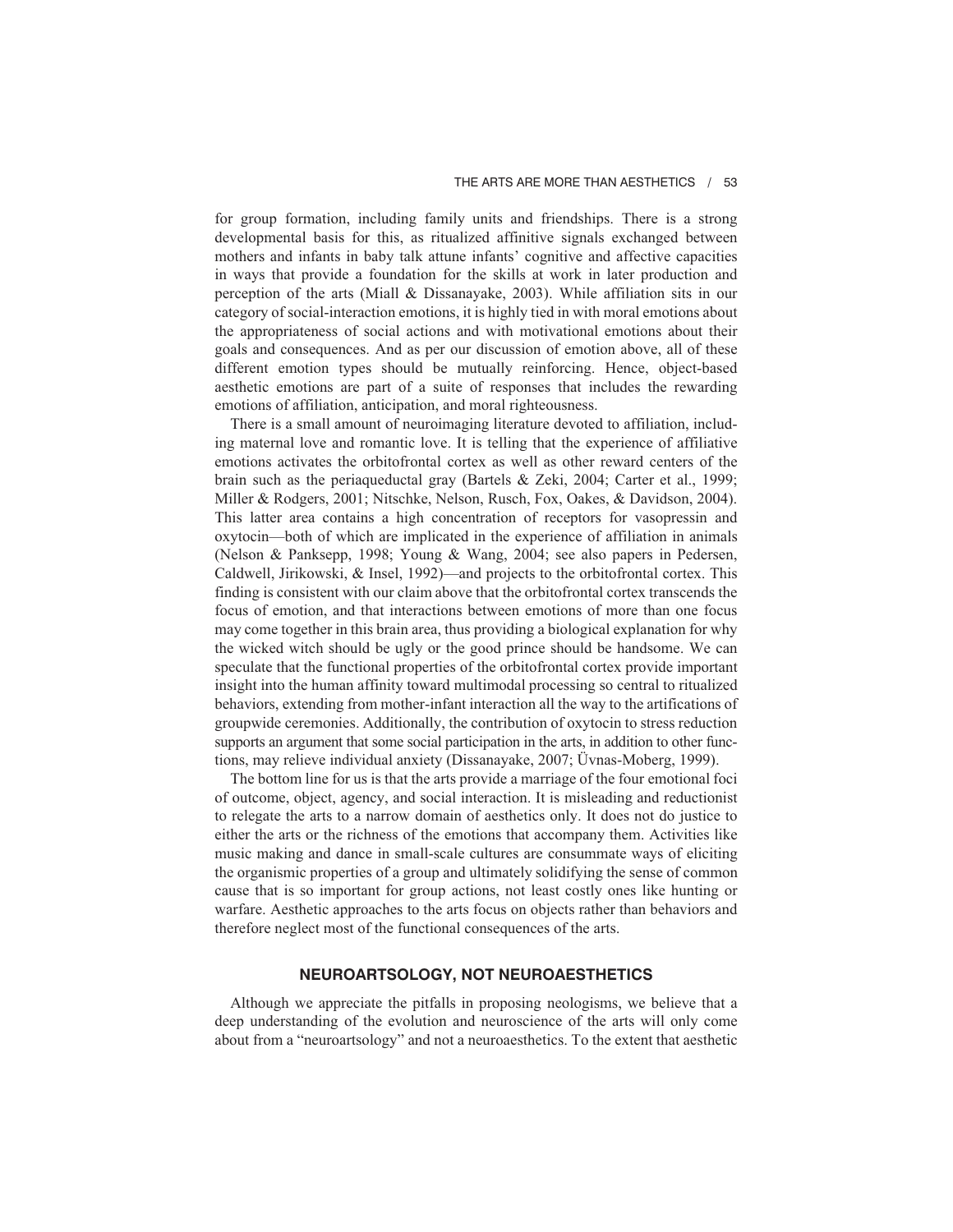responses are a critical facet of the experience of the arts, neuroaesthetics will no doubt provide important enlightenment for the neural study of the arts. And yet, neuroartsology will cover much more ground than that offered by neuroaesthetics. As mentioned, the arts take advantage of all aspects of cognitive life and capitalize on all four categories of human emotions described in this chapter, not only aesthetic emotions. In addition, neuroartsology places a strong emphasis on the behavioral functions of producing and perceiving art. It does not reduce the products of artification to the aesthetic responses of perceivers, responses that are little different from responses to any other salient stimulus. Perhaps most importantly, neuroartsology encompasses a host of cognitive and behavioral mechanisms of the arts that have no direct aesthetic functions or consequences. Features of the arts such as pitchcombination rules in music, rhythmic entrainment in dance or music, role-playing in drama or dance, or image creation through drawing or painting need not have any direct aesthetic function and may instead be serving social roles related to motivating people to take up arms, communicating with deities, educating people about their ancestral lineages, or assuaging anxiety and generating catharsis after a misfortune. Aesthetic emotions are unquestionably an integral part of the arts, but they are neither necessary nor sufficient to characterize them. Thus, a narrow focus on aesthetic responses is ultimately a distraction from the larger picture of what the arts are about. Finally, to the extent that the arts are perceived as rewarding, this is not so only because artworks are appealing objects. There is a wide variety of rewarding emotions that occur when people create and experience art apart from simply object-based emotions, including the pleasure of social communion and the moral zeal of common cause.

## **REFERENCES**

- Aharon, I., Etcoff, N., Ariely, D., Chabris, C. F., O'Connor, E., & Breiter, H. C. (2001). Beautiful faces have variable reward value: fMRI and behavioral evidence. *Neuron, 32,* 537-551.
- Alcorta, C. S., & Sosis, R. (2005). Ritual, emotion, and sacred symbols: The evolution of religion as an adaptive complex. *Human Nature, 16,* 323-359.
- Anderson, A. K., Christoff, K., Stappen, I., Panitz, D., Ghahremani, D. G., Glover, G., et al. (2003). Dissociated neural representation of intensity and valence in human olfaction. *Nature Neuroscience, 6,* 196-202.
- Appleton, J. (1990). *The symbolism of habitat.* Seattle: University of Washington Press.
- Bartels, A., & Zeki, S. (2004). The neural correlates of maternal and romantic love. *Neuroimage, 21,* 1155-1166.
- Baumgarten, A. (1735/1954). *Reflections on poetry.* Berkeley: University of California Press.
- Beebe, B., Lachmann, F. L., & Jaffe, J. (1997). Mother-infant interaction structures and presymbolic self and object representations. *Psychoanalytic Dialogues, 7,* 133-182.
- Blood, A. J., & Zatorre, R. J. (2001). Intensely pleasurable responses to music correlate with activity in brain regions implicated in reward and emotion. *Proceedings of the National Academy of Sciences, 98*, 11818-11823.
- Blood, A. J., Zatorre, R. J., Bermudez, P., & Evans, A. C. (1999). Emotional responses to pleasant and unpleasant music correlate with activity in paralimbic brain regions. *Nature Neuroscience, 2*, 382-387.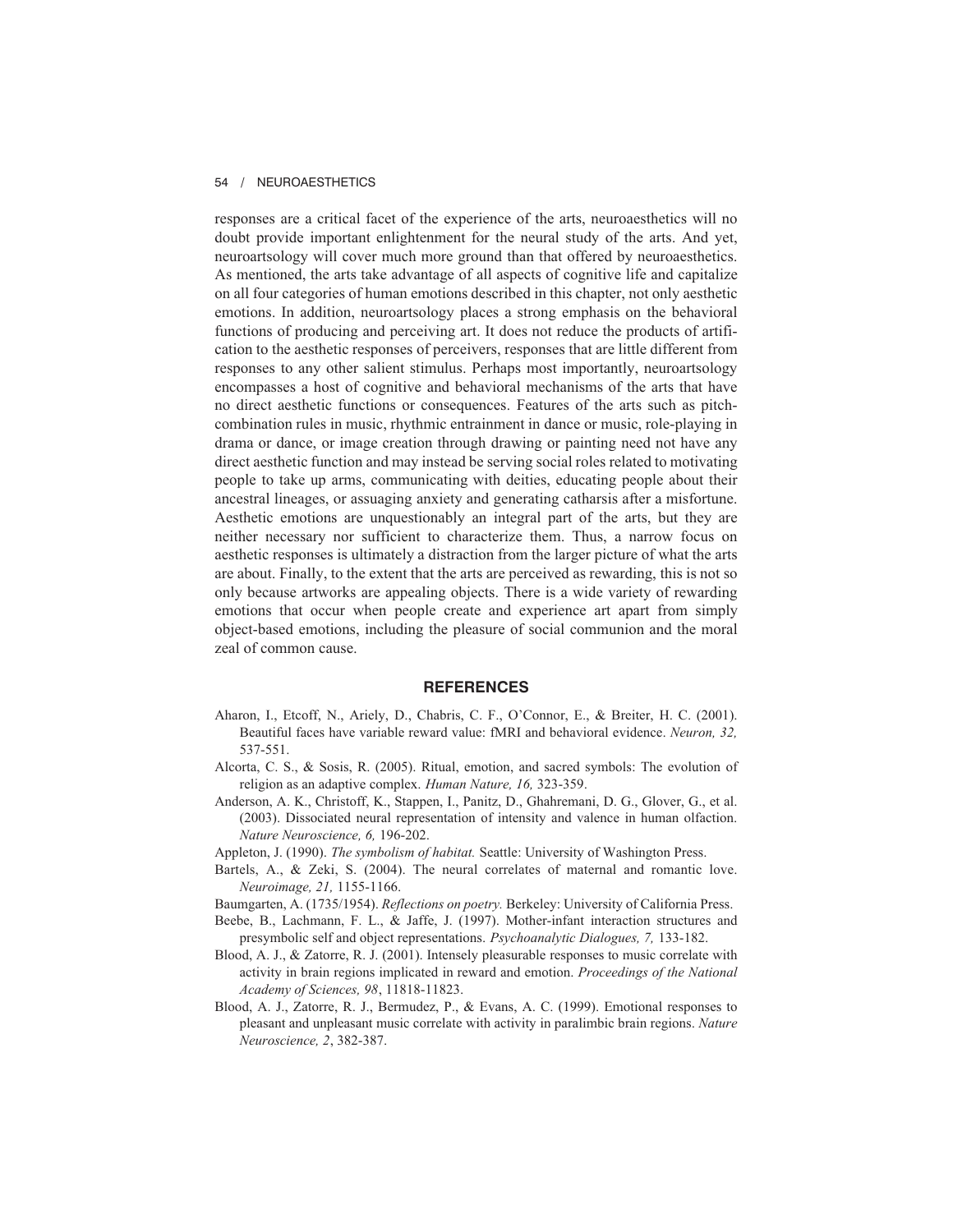- Brown, S. (2000). Evolutionary models of music: From sexual selection to group selection. In F. Tonneau & N. S. Thompson (Eds.), *Perspectives in ethology. 13: Behavior, evolution and culture* (pp. 231-281). New York: Plenum.
- Brown, S., Martinez, M. J., & Parsons, L. M. (2004). Passive music listening spontaneously engages limbic and paralimbic systems. *NeuroReport, 15*, 2033-2037.
- Brown, S., & Volgsten, U. (2006). Is Mozart's music *good*? In S. Brown & U. Volgsten (Eds.), *Music and manipulation: On the social uses and social control of music* (pp. 365-369). New York: Berghahn.
- Burgdorf, J., & Panksepp, J. (2006). The neurobiology of positive emotions. *Neuroscience and Biobehavioral Reviews, 30*, 173-187.
- Carter, C. S., Lederhandler, I. I., & Kirkpatrick, B. (Eds.). (1999). *The integrative neurobiology of affiliation*. Cambridge, MA: MIT Press.
- Chernoff, J. M. (1979). *African rhythm and African sensibility*. Chicago: University of Chicago Press.
- Clore, G. L. (1994). Why emotions require cognition. In P. Ekman & R. J. Davidson (Eds.), *The nature of emotion: Fundamental questions* (pp. 181-191). New York: Oxford University Press.
- Clore, G. L., & Ortony, A. (2000). Cognition in emotion: Always, sometimes, or never? In L. Nadel, R. Lane, & G. L. Ahern (Eds.), *The cognitive neuroscience of emotion* (pp. 24-61). New York: Oxford University Press.
- Darwin, C. (1871). *The descent of man and selection in relation to sex*. London: J. Murray.
- Darwin, C. (1872). *The expression of emotion in man and animals*. London: J. Murray.
- Davies, S. (2006). *The philosophy of art*. Malden, MA: Blackwell.
- Dissanayake, E. (1988). *What is art for?* Seattle: University of Washington Press.
- Dissanayake, E. (1992). *Homo aestheticus: Where art comes from and why*. Seattle: University of Washington Press.
- Dissanayake, E. (2000). *Art and intimacy: How the arts began*. Seattle: University of Washington Press.
- Dissanayake, E. (2006). Ritual and ritualization: Musical means of conveying and shaping emotion in humans and other animals. In S. Brown & U. Volgsten (Eds.), *Music and manipulation: On the social uses and social control of music* (pp. 31-57). Oxford: Berghahn.
- Dissanayake, E. (2007). What art is and what art does: An overview of contemporary evolutionary hypotheses. In C. Martindale, P. Locher, & V. Petrov (Eds.), *Evolutionary and neurocognitive approaches to aesthetics, creativity, and the arts* (pp. 1-14). Amityville, NY: Baywood.
- Dissanayake, E. (in press). If music is the food of love, what about survival and reproductive success? *Musicae Scientiae*.
- Eibl-Eibesfeldt, I. (1989). *Human ethology*. Hawthorne, NY: Aldine de Gruyter.
- Ekman, P. (1992). Are there basic emotions? *Psychological Review, 99*, 550-553.
- Ekman, P. (1999). Basic emotions. In T. Dalgleish & M. Power (Eds.), *Handbook of cognition and emotion* (pp. 45-60). Sussex, UK: John Wiley and Sons.
- Falk, D. (1998). Hominin brain evolution: Looks can be deceiving. *Science*, *280,* 1714.
- Francis, S., Rolls, E. T., Bowtell, R., McGlone, F., O'Doherty, J., Browning, A., et al. (1999). The representation of pleasant touch in the brain and its relationship with taste and olfactory areas. *NeuroReport, 10*, 453-459.
- Gould, S. J. (1977). *Ontogeny and phylogeny*. Cambridge, MA: Harvard University Press.
- Hennelotter, A., & Schroeder, U. (2006). Partially dissociable neural substrates for recognizing basic emotions: A critical review. *Progress in Brain Research, 156*, 443-456.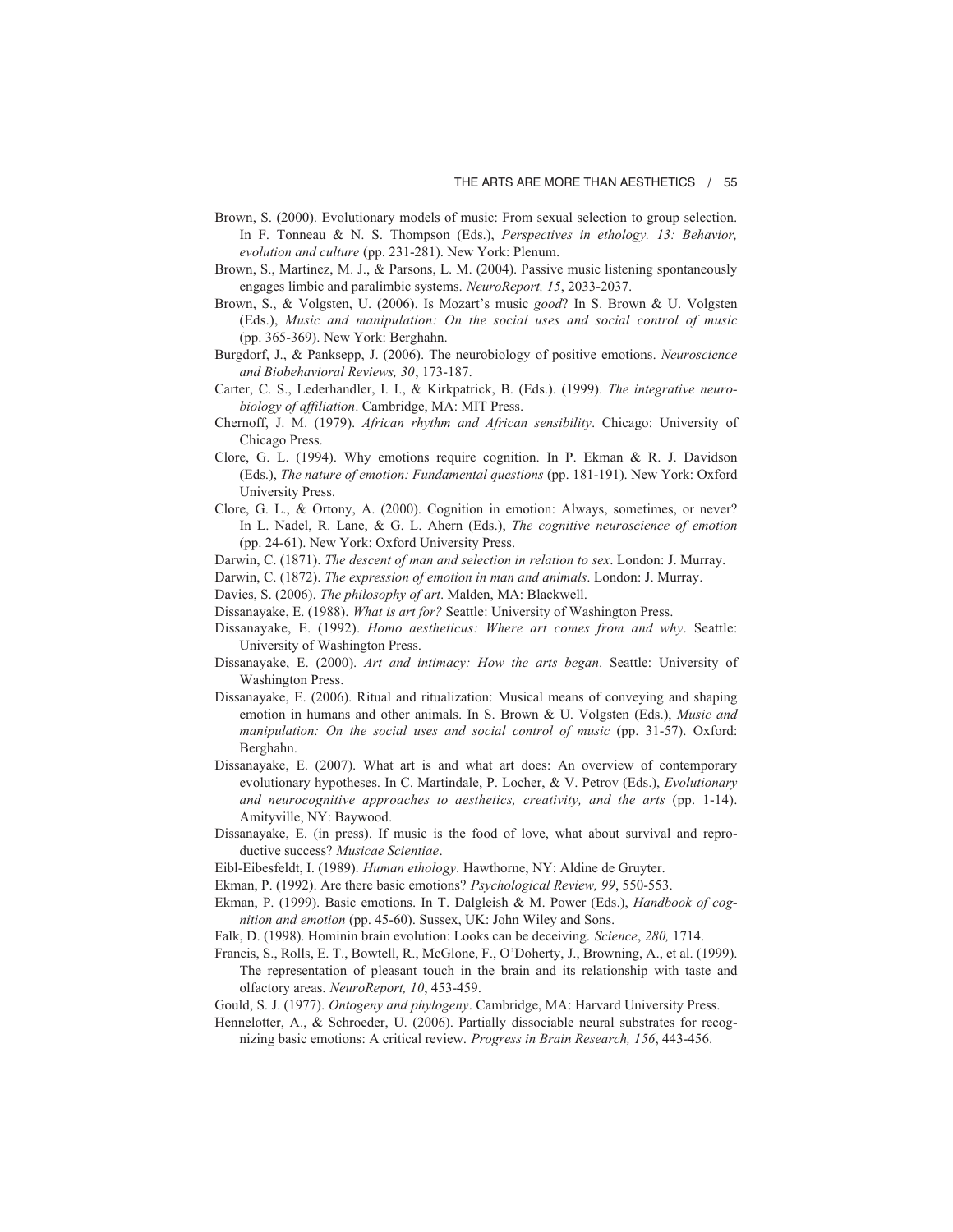- Kawabata, H., & Zeki, S. (2004). Neural correlates of beauty. *Journal of Neurophysiology, 91*, 1699-1705.
- Miall, D. S., & Dissanayake, E. (2003). The poetics of babytalk. *Human Nature*, *14*, 337-364.
- Miller, G. (2000). *The mating mind: How sexual choice shaped the evolution of human nature*. New York: Doubleday.
- Miller, G. (2001). Aesthetic fitness: How sexual selection shaped artistic virtuosity as a fitness indicator and aesthetic preferences as mate choice criteria. *Bulletin of Psychology and the Arts, 2*, 20-25.
- Miller, W. B., & Rodgers, J. L. (2001). *The ontogeny of human bonding systems: Evolutionary origins, neural bases, and psychological mechanisms*. Dordrecht: Kluwer.
- Murray, L., & Trevarthen, C. (1985). Emotional regulation of interaction between two month-olds and their mothers. In T. Field & N. Fox (Eds.), *Social perception in infants* (pp. 177-197). Norwood, NJ: Ablex.
- Nadel, J., Carchon, I., Kervella, C., Marcelli, D., & Réserbet-Plantey, D. (1999). Expectancies for social contingency in 2-month-olds. *Developmental Science, 2*, 164-173.
- Nakamura, K., Nagumo, S., Ito, K., Sugiura, M., Kato, T., Nakamura, A., et al. (1998). Neuroanatomical correlates of the assessment of facial attractiveness. *NeuroReport, 9,* 753-757.
- Nelson, E., & Panksepp, J. (1998). Brain substrates of infant-mother attachment: Contributions of opioids, oxytocin, and norepinepherine, *Neuroscience and Biobehavioral Reviews, 22*, 437-452.
- Nitschke, J. B., Nelson, E. E., Rusch, B. D., Fox, A. S., Oakes, T. R. & Davidson, R. J. (2004). Orbitofrontal cortex tracks positive mood in mothers viewing pictures of their newborn infant. *NeuroImage, 21,* 583-592.
- O'Doherty, J., Winston, J., Critchley, H., Perrett, D., Burt, D. M. & Dolan, R. J. (2003). Beauty in a smile: The role of medial orbitofrontal cortex in facial attractiveness. *Neuropsychologia, 41*, 147-155.
- Orians, G. H. (2001). An evolutionary perspective on aesthetics. *Bulletin of Psychology and the Arts, 2*(1), 25-29.
- Ortony, A., & Turner, T. (1990). What's basic about basic emotions? *Psychological Review, 97*, 315-331.
- Pedersen, C. A., Caldwell, J. D., Jirikowski, G. F., & Insel, T. R. (Eds.). (1992). Oxytocin in maternal, sexual and social behaviors. *Annals of the New York Academy of Sciences, 652*.
- Portmann, A. (1941). Die Tragzeit der Primaten und die Dauer der Schwangerschaft beim Menschen: Ein Problem der vergleichende Biologie. *Revue Suisse de Zoologie, 48*, 511-518.
- Rappaport, R. A. (1999). *Ritual and religion in the making of humanity*. London: Cambridge University Press.
- Reisenzein, R. (1994). Pleasure-arousal theory and the intensity of emotions. *Journal of Personality and Social Psychology, 67*, 525-539.
- Rolls, E. T. (2004). Convergence of sensory systems in the orbitofrontal cortex in primates and brain design for emotion. *The Anatomical Record, 281A*, 1212-1225.
- Rolls, E. T. (2005). Taste, olfactory, and food texture processing in the brain, and the control of food intake. *Physiology and Behavior, 85*, 45-56.
- Ruso, B., Renninger, L., & Atzwanger, K. (2003). Human habitat preferences: A generative territory for evolutionary aesthetics research. In E. Voland & K. Grammer (Eds.), *Evolutionary aesthetics* (pp. 279-294). Berlin: Springer-Verlag.
- Schore, A. N. (1994). *Affect regulation and the origin of the self: The neurobiology of emotional development*. Hillsdale, NJ: Erlbaum.